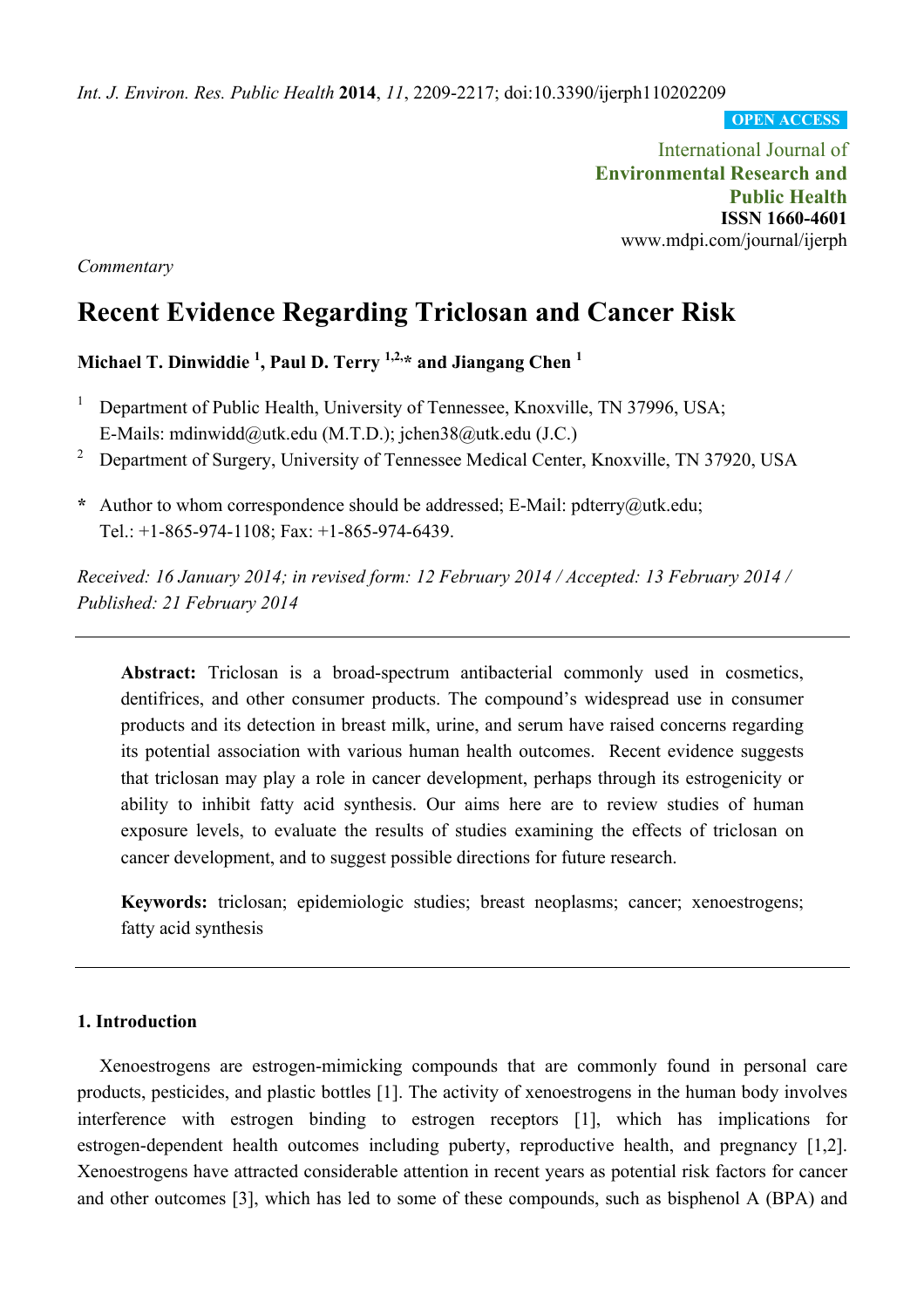polychlorinated biphenyls (PCBs), being banned from production or from use in specific products, such as baby bottles [3]. Triclosan (5-chloro-2-(2,4-dichlorophenoxy)phenol, Figure 1a), a lesser-known xenoestrogen, is a broad-spectrum antibacterial commonly used in cosmetics, dentifrices, soap, and other consumer products [4]. The widespread use of triclosan and its detection in human breast milk, urine, and serum have raised concerns regarding its association with various health outcomes, including cancer development [4]. Our aims here are to review studies of human exposure levels, to evaluate the results of studies examining the effects of triclosan on cancer development, and to suggest possible directions for future research.

### **2. Methods**

All articles discussed in this review were received through searches of the US National Library of Medicine PubMed database or Google Scholar, which were cross-matched with the cited references of all retrieved articles. A summary of data for these studies can be found in Tables 1 and 2.

# **3. Results**

#### *3.1. Triclosan Measurement and Estimates of Human Exposure*

Human exposure to triclosan occurs primarily through use of personal care products, such as toothpastes, deodorants, and soaps [5,6]. Use of these products, which typically contain 0.1 to 0.3% of the compound, results in absorption through mucosa of the gastrointestinal tract and mouth, and through the skin [5–7]. Following absorption, triclosan appears to be non-persistent, as free triclosan and its conjugates are rapidly eliminated within 24 hours [7]. However, several studies have found triclosan in urine, serum, and breast milk (Table 1) [7–13]. Calafat *et al.* measured a wide range (2.4–3,790 μg/L) of triclosan in 74.6% of 2,517 urine samples obtained from NHANES 2003–2004 [11]. Moreover, levels of triclosan in breast milk may be increased by underarm cosmetic use, which presents a direct dermal route of exposure to underlying epithelial tissue [4]. Allmyr *et al.* (2006) observed that Swedish women who are users of personal care products containing triclosan tend to have higher concentrations in milk and serum than women who use similar personal care products that presumably contain no triclosan [12]. These findings suggest the possibility that body burden can be influenced by an individual's use of triclosan-containing products [12]. One human exposure study found that serum concentrations were as much as twofold higher in Australia than in Sweden, where consumer use of triclosan is discouraged [9]. Therefore, higher concentrations detected in China, the US, and Australia may be due to geographic differences in triclosan-containing product use. The detection of triclosan in women who reported no use of triclosan-containing consumer products suggests background exposure through other, unknown pathways. For example, it is unknown to what extent exposure to aquatic media (surface water, drinking water) contributes to concentrations of triclosan in the human body [6,14]. Nevertheless, exposure to triclosan is widespread, and despite its non-persistence, the regular use of products that contain triclosan appears to contribute to concentrations detected in humans.

Measurement of triclosan in an individual's urine, serum, or milk within 24 hours of exposure is likely to be a more accurate reading of the acute, but not necessarily long-term, exposure due to its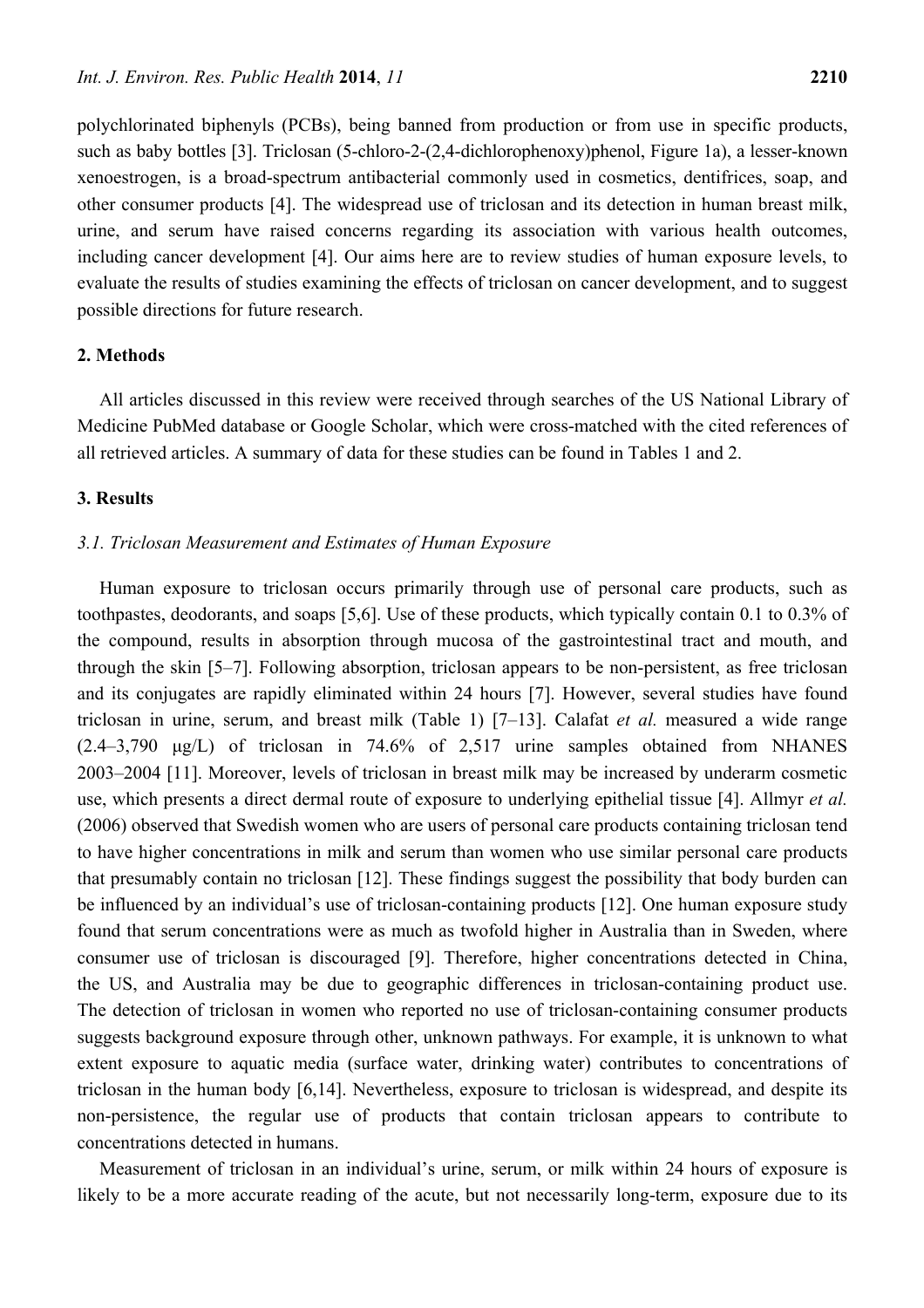non-persistence [15,16]. Unlike other lipophilic persistent xenoestrogens, such as PCBs, triclosan does not appear to accumulate in human tissue, suggesting that tissue samples may not be an adequate indicator of long-term exposure [17,18]. The dissimilarity between PCB and triclosan accumulation in tissue may be due to triclosan's substitution of a hydroxyl group (Figure 1), which may affect its conjugation to quickly excreted water-soluble metabolites [9]. Therefore, assessment of exposure to triclosan may require other methods, such as regular scrutiny of personal care product use through questionnaires, for example, and regular measurement of exposure biomarkers, such as urine [19]. Regarding questionnaires, estimates of exposure through the use of triclosan-containing consumer products may be validated against urine levels [15], but accurate ranking of individuals in epidemiologic studies also depends, at least in part, on background exposure through other (environmental) pathways [20].

| <b>Medium</b>    | <b>Concentrations Observed</b>               | Location              | Reference                    |
|------------------|----------------------------------------------|-----------------------|------------------------------|
| Surface Water    | $0.0002 - 0.478$ µg/L                        | US, Europe, Asia      | Bedoux et al., [14]          |
| Drinking Water   | $0.0002 - 0.0145 \mu g/L$                    | US, Europe, Asia      | Bedoux <i>et al.</i> , [14]  |
| WW Influent      | $0.052 - 86.2 \mu g/L$ Influent              | US, Europe, Asia      | Bedoux <i>et al.</i> , [14]  |
| WW Effluent      | $0.028 - 5.37 \mu g/L$ Effluent              | US, Europe, Asia      | Bedoux et al., [14]          |
| <b>Biosolids</b> | $461 - 30,000$ ng/kg                         | US, Europe, Australia | Dann and Hontela, [6];       |
|                  |                                              |                       | Bedoux et al., [14]          |
| Serum            |                                              | Australia, Sweden     | Allmyr <i>et al.</i> , [9];  |
|                  | $0.01 - 354 \mu g/L$                         |                       | Allmyr et al., $[12]$        |
| Urine            | $2.4 - 3,790 \mu g/L$                        | <b>US</b>             | Calafat et al., [11]         |
|                  | <b>Breast Milk</b><br>$< 0.018 - 73 \mu g/L$ |                       | Allmyr <i>et al.</i> , [9];  |
|                  |                                              | US, Australia, Sweden | Adolfsson-Erici et al., [10] |

**Table 1.** Concentrations of triclosan Detected in the Environment.

**Figure 1.** Chemical Structures of: (**a**) Triclosan and (**b**) Polychlorinated biphenyl.

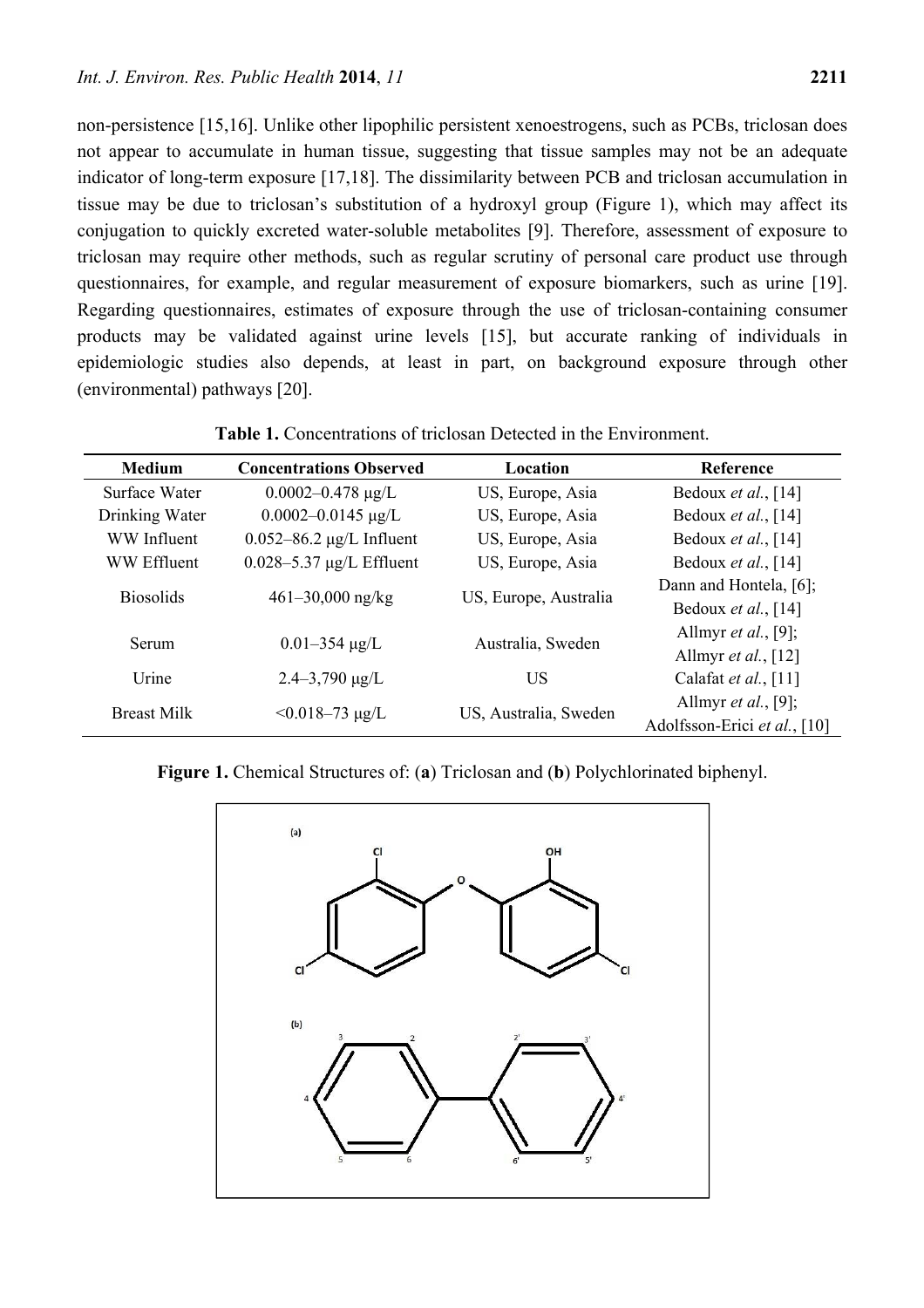#### *3.2. Studies of Estrogenicity and Cancer in Vitro*

To date, three studies have investigated triclosan's estrogenic action in cultured cancer cells [21–23]. Each of these studies utilized estrogen-receptor positive ovarian cancer  $(BG1Luc4E<sub>2</sub>)$  or breast cancer (MCF-7) cells exposed to triclosan, 17β-estradiol, or both [21–23]. Two studies examining receptor binding observed displacement of estradiol by triclosan from the ligand-binding domain of receptors, indicating that triclosan could bind to estrogen receptors in cancer cells [21,22]. All three studies observed estrogen antagonist activity by triclosan when co-exposure with estradiol resulted in markedly reduced estrogen receptor mediated gene induction and/or cell proliferation rates [21–23] (Table 2). Whereas antiestrogenic activity was observed in each study when estradiol was present, two studies observed proliferation in cells when triclosan was the only exposure [22,23]. The results of these studies suggest that triclosan may induce proliferation but also inhibit cell proliferation in the presence of estradiol. Increased exposure to estradiol is considered a risk factor for breast cancer development [2,21–23].

Triclosan's intrinsic estrogenic behavior may or may not implicate the chemical as a risk factor for estrogen dependent cancers. Estrogen-dependent cancers, such as breast cancer, are known to be highly responsive to estrogens for growth. Therefore, it has been hypothesized that repeated exposure of xenoestrogens, such as triclosan, to underlying breast tissue may be a risk factor [4]. Triclosan's estrogenicity has been previously examined in animal studies that observed increases in hepatic vitellogenin levels [6,24]. Furthermore, Gee *et al.*'s observations of receptor binding and cell proliferation add confirmation that triclosan is intrinsically estrogenic at concentrations consistent with those detected in humans (Table 1) [22]. Triclosan is similar to the xenoestrogens bisphenol A, parabens, 4-nonylphenol, and polychlorinated biphenyls in that it is, like these others, able to bind to estrogen receptors and induce proliferation in cultured estrogen-sensitive breast cancer cells [4,25]. However, triclosan's ability to behave as an estrogen antagonist also suggests that its presence in the body alongside estradiol may actually lower risk for cancer development [22,23]. However, whether triclosan raises or lowers risk of cancer through estrogen-related pathways, and possible effect modification by estradiol, have not been examined in human studies.

| <b>Study</b>                 | <b>Concentrations Utilized</b> | <b>Effect Observed</b>                    |
|------------------------------|--------------------------------|-------------------------------------------|
| Ahn <i>et al.</i> , [21]     | $0.0028 - 28.9 \mu g/mL$       | <b>Estradiol Antagonism</b>               |
| Gee <i>et al.</i> , [22]     | $0.00002 - 28.9 \mu g/mL$      | Cell Proliferation, Estradiol Antagonism  |
|                              |                                | Cell Proliferation, Estradiol Antagonism, |
| Henry and Fair, [23]         | $0.002 - 200 \mu g/mL$         | Cytotoxicity                              |
| Liu et al., $[26]$           | $0-20 \mu g/mL$                | FAS Inhibition, Reduced Cell Viability    |
| Deepa <i>et al.</i> , [27]   |                                | <b>FAS</b> Inhibition                     |
| Deepa <i>et al.</i> , $[28]$ | $0-100 \mu g/mL$               | <b>Reduced Cell Viability</b>             |
| Vandhana et al., [29]        |                                | Non-Toxic to Normal Cells                 |
| Lu and Archer, [30]          | $1,000$ ppm in diet            | Reduced Mammary Tumor Incidence           |

**Table 2.** Studies of Triclosan and Cancer.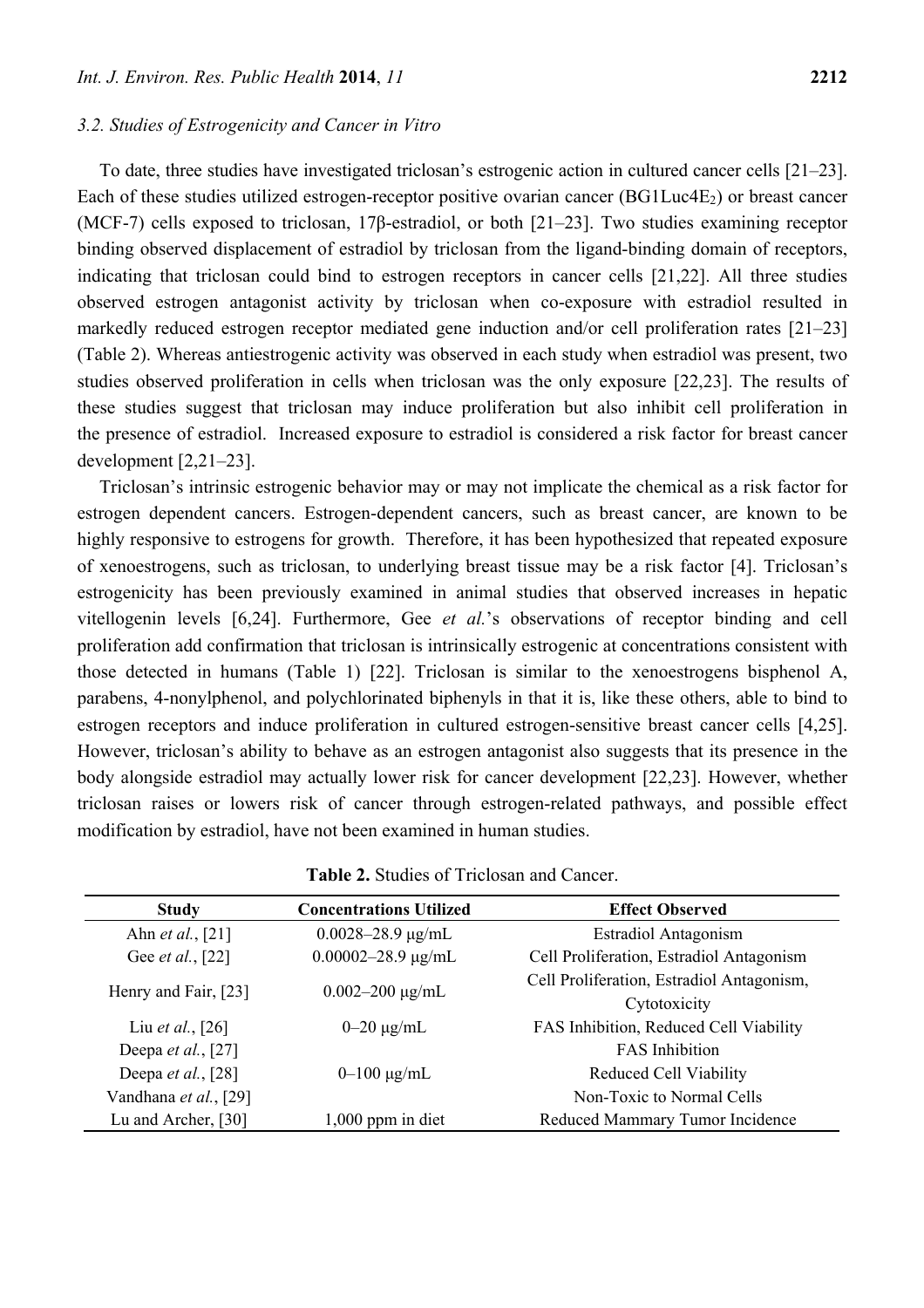#### *3.3. Studies of Fatty Acid Synthesis Inhibition and Cancer in Vitro*

Triclosan's ability to inhibit fatty acid synthesis in cancer cells has been the subject of at least four studies since 2002 [31]. Fatty acid synthesis (FAS), involved in formation of phospholipid membranes and energy production, is overexpressed in several cancers including those of the breast, lung, and pancreas [31,32]. Liu and associates first observed growth inhibition in breast cancer cells following exposure of 2.5–20 μg/mL triclosan over four days, suggesting that FAS inhibition may have therapeutic potential [26]. Three recent articles have examined triclosan's effect on inhibiting development of ocular cancer [27–29]. Triclosan was observed being cytotoxic to Y79 retinoblastoma cells in a dose and time-dependent manner following exposure of concentrations up to 100 μg/mL [27]. Furthermore, normal human MIOM1 ocular and 3T3 mouse fibroblast cells were unaffected by the  $IC_{50}$  of triclosan in cancer cells, indicating a high therapeutic index (TI) for triclosan [27,31]. This indicates that triclosan's FAS inhibiting mechanism may be especially harmful to cancer cells and therefore may present little danger to surrounding normal cells [27–29]. Together, the results of these *in vitro* studies suggest that FAS inhibitors, such as triclosan, may be an effective inhibitor of cancer growth, though no study has examined whether triclosan reduces cancer growth or incidence in humans, or what co-factors may potentiate any effect.

Liu *et al.* observed reduced cell growth and viability at a range of 2.5–20 μg/mL [26]. In contrast, Henry and Fair observed increased cell proliferation or estradiol antagonism by triclosan at a very similar range [23]. Although the reason for the discrepancy is unclear, study length may have influenced the results of these studies. Henry and Fair's results were based on only one day of exposure, whereas Liu *et al.* observed reduced viability and a decreasing  $IC_{50}$  in MCF-7 cells across four days [23,26]. This decrease in  $IC_{50}$  has also been observed in the studies examining retinoblastoma cells over 96 hours [27–29]. Furthermore, Henry and Fair reported slight cytotoxic responses beginning at ~20 μg/mL, within the range observed by both Liu *et al.* and Deepa *et al.*  (2012) [26,27]. Whereas triclosan exposure (up to 20 μg/mL) may induce proliferation or antagonize estradiol, the duration of exposure may be positively associated with cytotoxicity [23]. Henry and Fair speculated that environmentally relevant exposures would elicit greater toxic responses across extended exposure periods [23].

#### *3.4. Studies of Triclosan in Animal Experiments*

Animal studies of triclosan exposure and cancer development have included long-term studies of its carcinogenicity and short-term studies examining fatty acid synthase-related cancer growth inhibition [15,30]. Previously, chronic animal studies on rats, hamsters, and baboons observed no increase in carcinogenesis [15]. However, one study did observe the appearance of liver tumors in mice following 18 months of exposure to 0–200 mg/kg/day triclosan in diet. These tumors were produced through peroxisome proliferator-activated receptor  $\alpha$  (PPAR $\alpha$ ), though this mechanism was deemed not applicable to humans as PPARα agonists have not been shown to increase carcinogenesis in the livers of humans [15]. In contrast, Lu and Archer [30] found that tumor development was inhibited by triclosan exposure. Following injection with 50 mg/kg of methylnitrosourea, a carcinogen, Sprague-Dawley rats fed a diet supplemented with 1,000 ppm triclosan (which may increase blood serum concentrations up to 86.7 μg/mL) showed a markedly reduced incidence of mammary tumors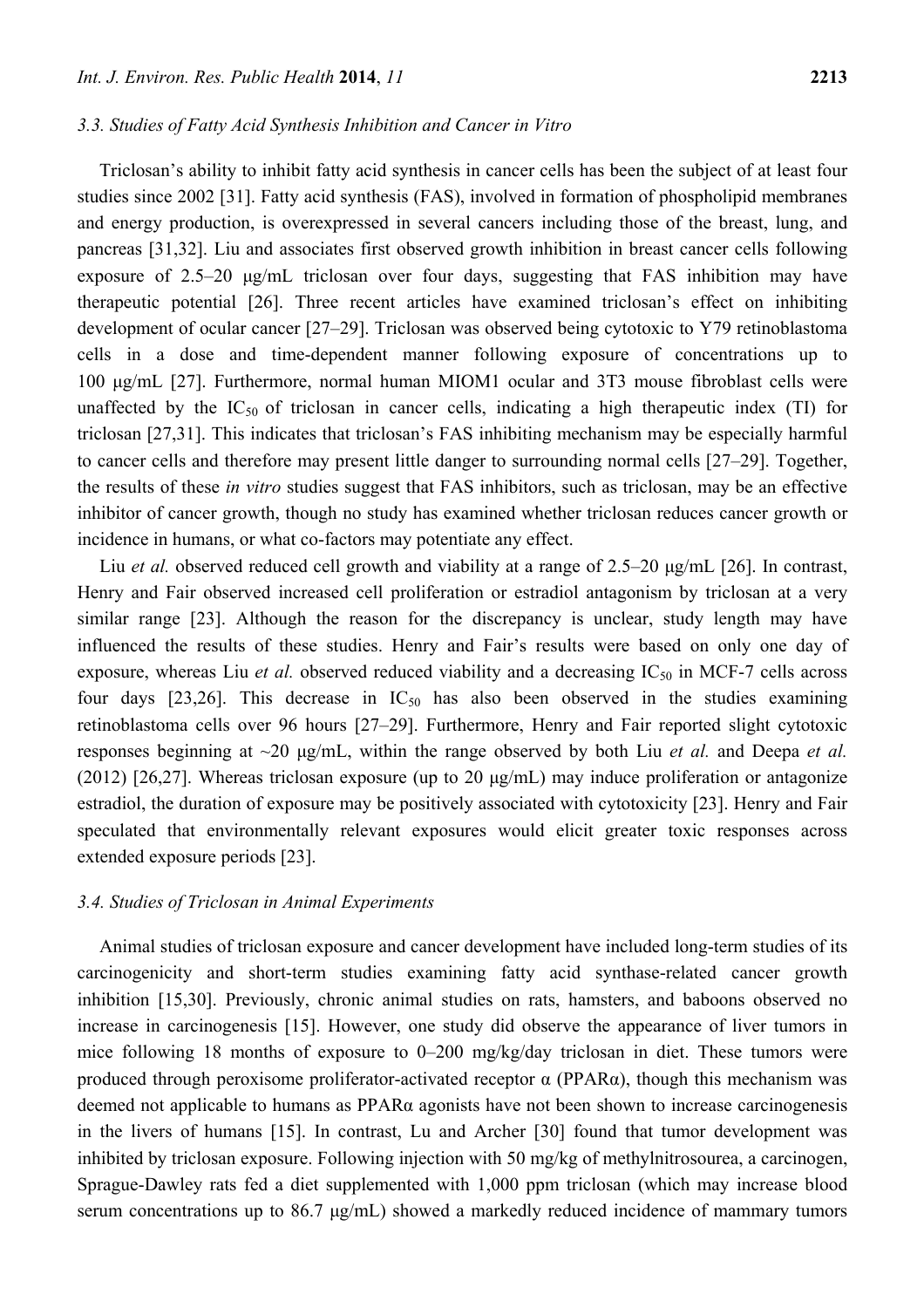than rats fed a non-supplemented diet [5,30]. Studies on algae and zebra mussels suggest that triclosan may be genotoxic at high concentrations, though this effect has not been observed in studies of mammal cell lines exposed to environmentally-relevant levels of triclosan [6]. Overall, however, the results of animal studies to date have been mixed, showing null, inverse, and positive associations.

#### *3.5. Triclosan and Cancer in Human Studies*

Investigators have yet to translate the suggestive findings of *in vitro* and animal studies to human health in the published literature. Rather, human studies involving triclosan have primarily focused on the chemical's safety, pharmacokinetics, and antimicrobial effectiveness [6,15]. Both short and long-term studies have examined triclosan following oral and dermal exposure, showing rapid excretion from the body and no evidence of toxicity, irritation, or thyroid hormone disruption [6,15].

Whereas previous human studies have not clearly implicated triclosan in any health condition, they also have not addressed experimental findings that suggest triclosan's estrogenicity may function to either stimulate or inhibit human estrogen-dependent cancer cell growth. Neither have subsequent published studies addressed the results of *in vitro* and animal studies suggesting triclosan may inhibit growth of FAS expressing cancers [26–29]. The translation of findings from *in vitro* studies and controlled animal experiments to the examination of health effects in free living humans is challenging, but a reasonable first step may be a study in which cancer cases and controls are investigated for their prior exposure to triclosan through product use or occupational exposure. Longitudinal studies of cancer patients that include repeated measures of triclosan exposure might also help to clarify any association with neoplastic growth.

# **4. Conclusions**

Recent evidence suggests that triclosan exposure may alter cancer risk, although human studies are lacking in both number and scope. Therefore, epidemiologic studies of risk associated with various concentrations and durations of exposure to triclosan are needed, as well as studies to characterize human exposure to triclosan through varying use of triclosan-containing consumer products and other routes of exposure.

#### **Authors Contributions**

Michael Dinwiddie drafted the manuscript, which was reviewed and revised by Paul Terry and Jiangang Chen. All authors read and approved the final manuscript.

#### **Conflicts of Interest**

The authors declare no conflict of interest.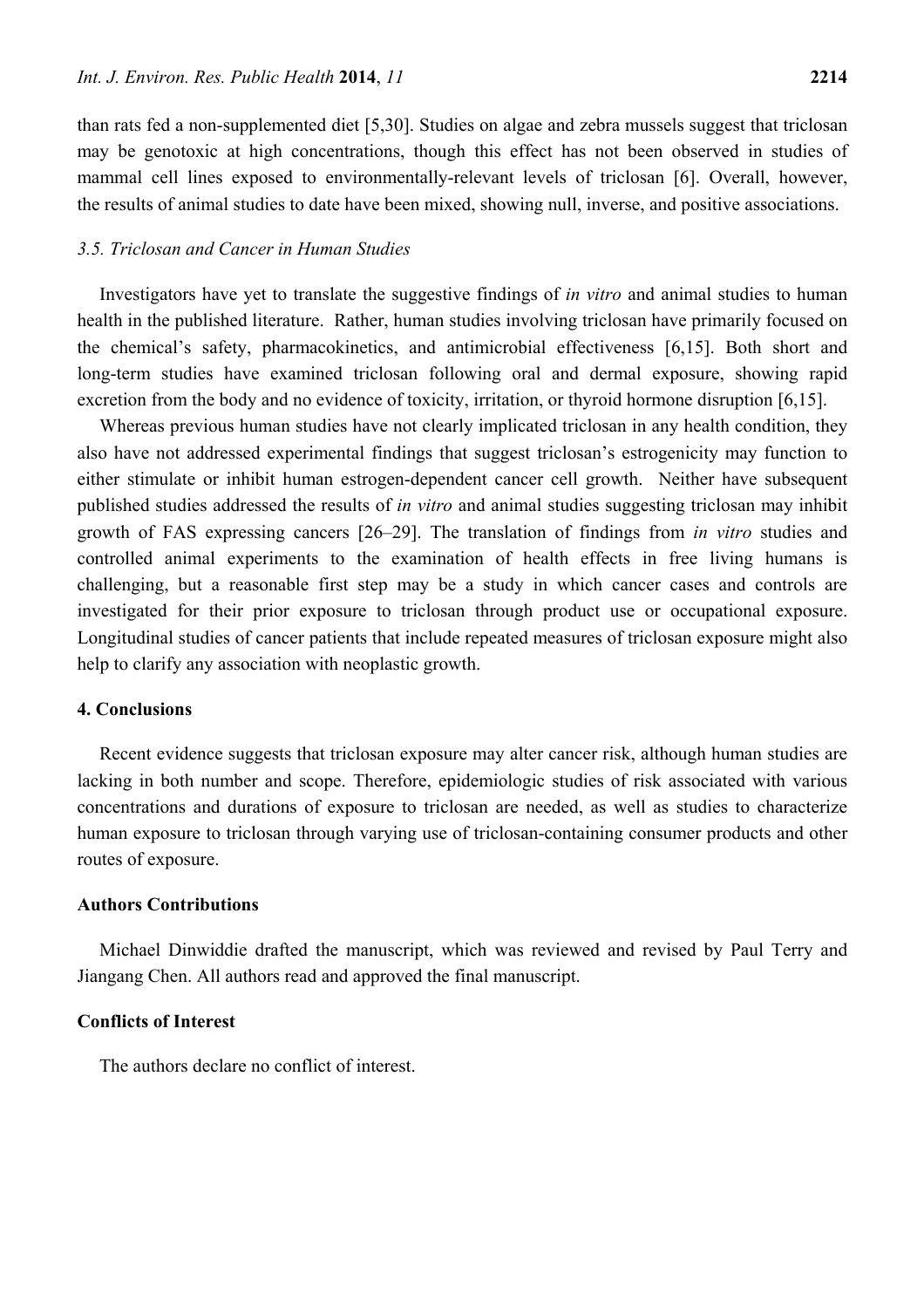# **References**

- 1. Roy, J.R.; Chakraborty, S.; Chakraborty, T.R. Estrogen-like endocrine disrupting chemicals affecting puberty in humans—A review. *Med. Sci. Monit.* **2009**, *15*, RA137–145.
- 2. Fernandez, S.V.; Russo, J. Estrogen and xenoestrogens in breast cancer. *Toxicol. Pathol.* **2010**, *38*, 110–122.
- 3. Erler, C.; Novak, J. Bisphenol a exposure: Human risk and health policy. *J. Pediatr. Nurs.* **2010**, *25*, 400–407.
- 4. Darbre, P.D. Environmental oestrogens, cosmetics and breast cancer. *Best Pract. Res. Clin. Endocrinol. Metab.* **2006**, *20*, 121–143.
- 5. Bhargava, H.N.; Leonard, P.A. Triclosan: Applications and safety. *Am. J. Infect. Control* **1996**, *24*, 209–218.
- 6. Dann, A.B.; Hontela, A. Triclosan: Environmental exposure, toxicity and mechanisms of action. *J. Appl. Toxicol.* **2011**, *31*, 285–311.
- 7. Sandborgh-Englund, G.; Adolfsson-Erici, M.; Odham, G.; Ekstrand, J. Pharmacokinetics of triclosan following oral ingestion in humans. *J. Toxicol. Environ. health. Part A* **2006**, *69*, 1861–1873.
- 8. Moss, T.; Howes, D.; Williams, F.M. Percutaneous penetration and dermal metabolism of triclosan (2,4,4'-trichloro-2'-hydroxydiphenyl ether). *Food Chem. Toxicol.* **2000**, *38*, 361–370.
- 9. Allmyr, M.; Harden, F.; Toms, L.M.; Mueller, J.F.; McLachlan, M.S.; Adolfsson-Erici, M.; Sandborgh-Englund, G. The influence of age and gender on triclosan concentrations in Australian human blood serum. *Sci. Total Environ.* **2008**, *393*, 162–167.
- 10. Adolfsson-Erici, M.; Pettersson, M.; Parkkonen, J.; Sturve, J. Triclosan, a commonly used bactericide found in human milk and in the aquatic environment in Sweden. *Chemosphere* **2002**, *46*, 1485–1489.
- 11. Calafat, A.M.; Ye, X.; Wong, L.Y.; Reidy, J.A.; Needham, L.L. Urinary concentrations of triclosan in the U.S. Population: 2003–2004. *Environ. Health Perspect.* **2008**, *116*, 303–307.
- 12. Allmyr, M.; Adolfsson-Erici, M.; McLachlan, M.S.; Sandborgh-Englund, G. Triclosan in plasma and milk from swedish nursing mothers and their exposure via personal care products. *Sci. Total Environ.* **2006**, *372*, 87–93.
- 13. Dayan, A.D. Risk assessment of triclosan [irgasan] in human breast milk. *Food Chem. Toxicol.*  **2007**, *45*, 125–129.
- 14. Bedoux, G.; Roig, B.; Thomas, O.; Dupont, V.; Le Bot, B. Occurrence and toxicity of antimicrobial triclosan and by-products in the environment. *Environ. Sci. Pollut. Res. Int.* **2012**, *19*, 1044–1065.
- 15. Rodricks, J.V.; Swenberg, J.A.; Borzelleca, J.F.; Maronpot, R.R.; Shipp, A.M. Triclosan: A critical review of the experimental data and development of margins of safety for consumer products. *Crit. Rev. Toxicol.* **2010**, *40*, 422–484.
- 16. Laas, E.; Poilroux, C.; Bezu, C.; Coutant, C.; Uzan, S.; Rouzier, R.; Chereau, E. Antibacterialcoated suture in reducing surgical site infection in breast surgery: A prospective study. *Int. J. Breast Cancer* **2012**, *2012*, 819578.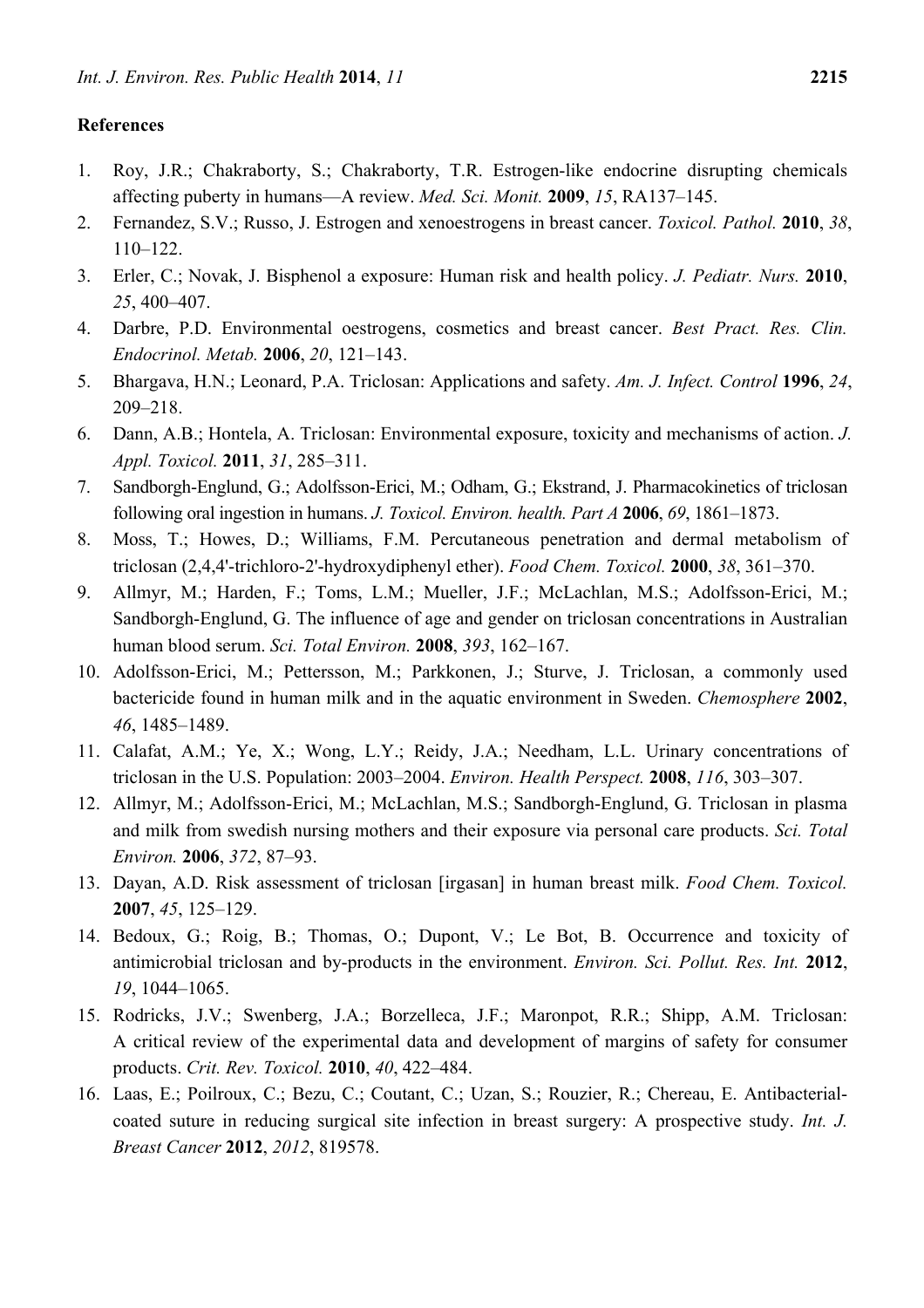- 17. Toms, L.M.; Allmyr, M.; Mueller, J.F.; Adolfsson-Erici, M.; McLachlan, M.; Murby, J.; Harden, F.A. Triclosan in individual human milk samples from australia*. Chemosphere* **2011**, *85*, 1682–1686.
- 18. Geens, T.; Neels, H.; Covaci, A. Distribution of bisphenol-a, triclosan and n-nonylphenol in human adipose tissue, liver and brain. *Chemosphere* **2012**, *87*, 796–802.
- 19. Calafat, A.M.; Ye, X.; Silva, M.J.; Kuklenyik, Z.; Needham, L.L. Human exposure assessment to environmental chemicals using biomonitoring. *Int. J. Androl.* **2006**, *29*, 166–171.
- 20. Calafat, A.M.; M., K.H.; Swan, S.H.; Hauser, R.; Goldman, L.R.; Lanphear, B.P.; Longnecker, M.P.; Rudel, R.A.; Teitelbaum, S.L.; Whyatt, R.M.; Wolff, M.S. Misuse of blood serum to assess exposure to bisphenol a and phthalates. *Breast Cancer Res.* **2013**, *15*, 403.
- 21. Ahn, K.C.; Zhao, B.; Chen, J.; Cherednichenko, G.; Sanmarti, E.; Denison, M.S.; Lasley, B.; Pessah, I.N.; Kultz, D.; Chang, D.P.; Gee, S.J.; Hammock, B.D. *In vitro* biologic activities of the antimicrobials triclocarban, its analogs, and triclosan in bioassay screens: Receptor-based bioassay screens. *Environ. Health Perspect.* **2008**, *116*, 1203–1210.
- 22. Gee, R.H.; Charles, A.; Taylor, N.; Darbre, P.D. Oestrogenic and androgenic activity of triclosan in breast cancer cells. *J. Appl. Toxicol.***2008**, *28*, 78–91.
- 23. Henry, N.D.; Fair, P.A. Comparison of *in vitro* cytotoxicity, estrogenicity and anti-estrogenicity of triclosan, perfluorooctane sulfonate and perfluorooctanoic acid. *J. appl. Toxicol.* **2013**, *33*, 265–272.
- 24. Stoker, T.E.; Gibson, E.K.; Zorrilla, L.M. Triclosan exposure modulates estrogen-dependent responses in the female wistar rat. *Toxicol. Sci.* **2010**, *117*, 45–53.
- 25. Recchia, A.G.; Vivacqua, A.; Gabriele, S.; Carpino, A.; Fasanella, G.; Rago, V.; Bonofiglio, D.; Maggiolini, M. Xenoestrogens and the induction of proliferative effects in breast cancer cells via direct activation of oestrogen receptor alpha. *Food add. Contam.* **2004**, *21*, 134–144.
- 26. Liu, B.; Wang, Y.; Fillgrove, K.L.; Anderson, V.E. Triclosan inhibits enoyl-reductase of type I fatty acid synthase *in vitro* and is cytotoxic to mcf-7 and skbr-3 breast cancer cells. *Cancer Chemother Pharm.* **2002**, *49*, 187–193.
- 27. Deepa, P.R.; Vandhana, S.; Muthukumaran, S.; Umashankar, V.; Jayanthi, U.; Krishnakumar, S. Chemical inhibition of fatty acid synthase: Molecular docking analysis and biochemical validation in ocular cancer cells. *J. Ocul. Boil. Dis. Informa.* **2010**, *3*, 117–128.
- 28. Deepa, P.R.; Vandhana, S.; Jayanthi, U.; Krishnakumar, S. Therapeutic and toxicologic evaluation of anti-lipogenic agents in cancer cells compared with non-neoplastic cells. *Basic Clin. Pharm. Toxicol.* **2012**, *110*, 494–503.
- 29. Vandhana, S.; Coral, K.; Jayanthi, U.; Deepa, P.R.; Krishnakumar, S. Biochemical changes accompanying apoptotic cell death in retinoblastoma cancer cells treated with lipogenic enzyme inhibitors. *Biochimica et Biophysica Acta* **2013**, *1831*, 1458–1466.
- 30. Lu, S.; Archer, M.C. Fatty acid synthase is a potential molecular target for the chemoprevention of breast cancer. *Carcinogenesis* **2005**, *26*, 153–157.
- 31. Kuhajda, F.P. Fatty-acid synthase and human cancer: New perspectives on its role in tumor biology. *Nutrition* **2000**, *16*, 202–208.